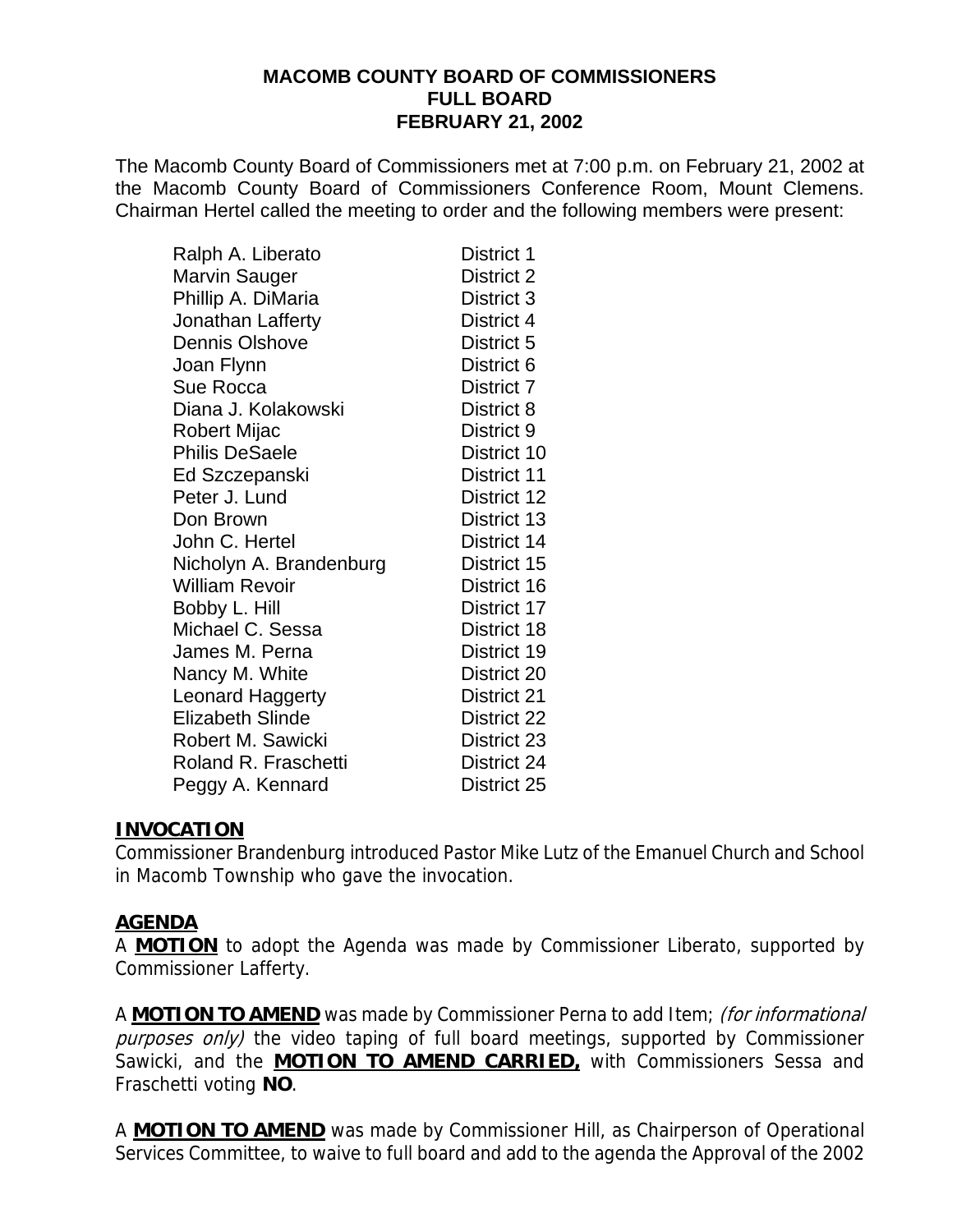Comprehensive Recreation and Open Space Master Plan and direct the Parks and Recreation Department to submit the approved document to the Michigan Department of Natural Resources for final review and approval.

Commissioners Sessa and DiMaria opposed to adding this to the agenda.

Commissioner Hill indicated the approved grant application must be submitted by March  $1<sup>st</sup>$ .

Anthony Casasanta, Director of Parks and Recreation stated that 2.5 million dollars of grant money would be lost if the application is not submitted by March  $1<sup>st</sup>$ .

The discussion continued.

**CALL FOR THE QUESTION** to end debate, was made by Commissioner White, supported by Commissoner Flynn. A vote was taken, was 2/3's vote, the debate ended.

A vote was taken to add this item to the agenda, and the **MOTION CARRIED**.

# **THE AGENDA AS AMENDED CARRIED.**

#### **MINUTES**

A **MOTION** to approve the minutes dated January 24, 2002 was made by Commissioner Mijac, supported by Commissioner Slinde, and the **MOTION CARRIED**.

#### **PRESENTATIONS**

Commissioner Revoir presented a Resolution to Chippewa Valley High School Big Reds State Championship Football Team.

Commissioner Brandenburg presented a Resolution to Marilyn Rudzinski for Receiving MSU Distinguished Academic Staff Award.

#### **PUBLIC PARTICIPATION**

**Alice Hatalsky, ProgramDirector-Prescription Resource Network** 

Thanked the Board of Commissioners for their continued support of the program.

# **George Parker, 13899 Brougham, Sterling Heights**

Expressed his opinion of the Parks and Recreation Commission.

# **Darlene Jewett, 38056 Marlene, Clinton Township**

Spoke regarding assessments and taxes.

**Jay Pollard, Sterling Heights Janet Geitzen, Sterling Heights**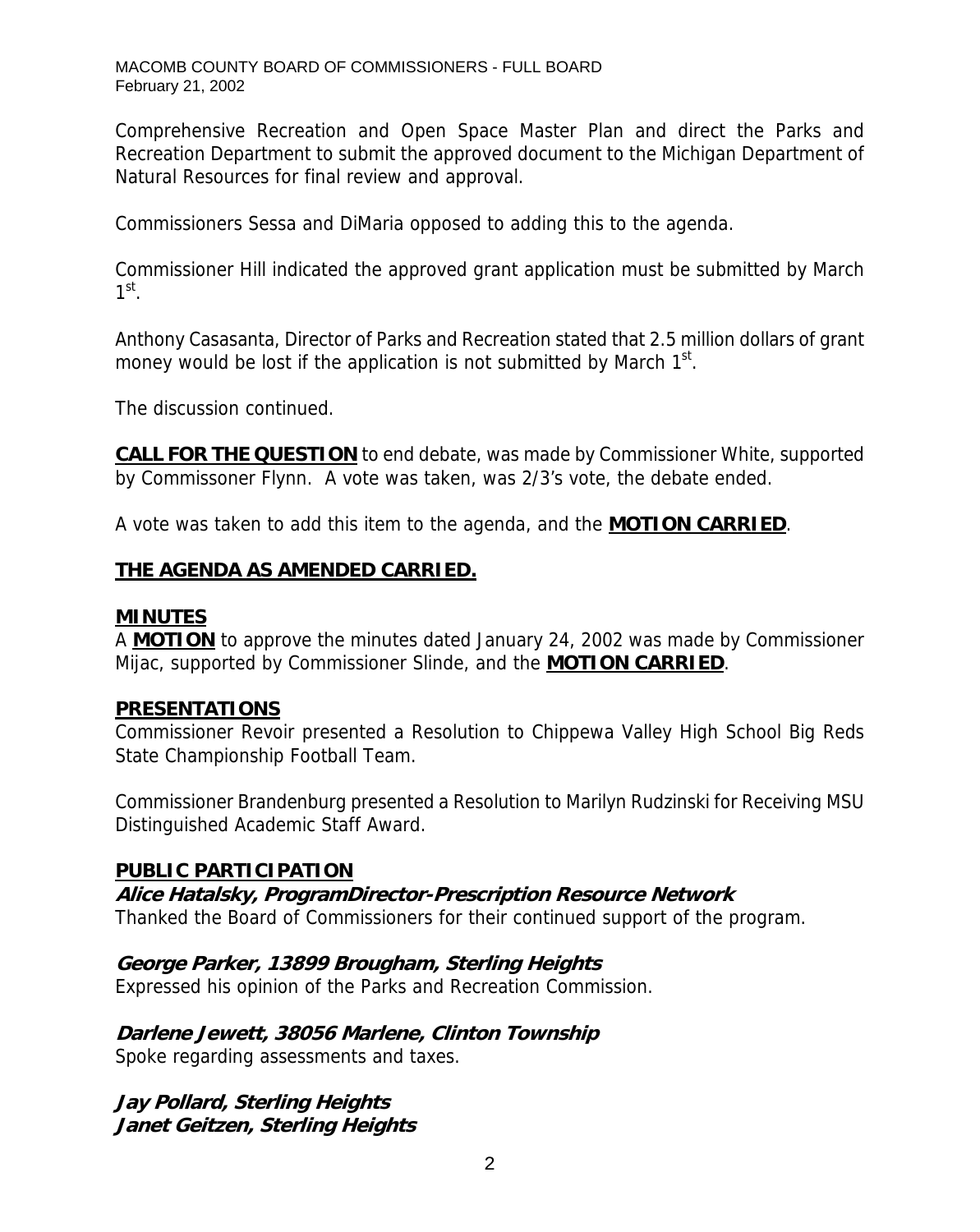Both spoke regarding the issues at Freedom Hill.

# **COMMITTEE REPORTS:**

# **LEGISLATIVE & ADMINISTRATIVE SERVICES COMMITTEE – February 5, 2002**

The Clerk read the recommendations from the Legislative & Administrative Services Committee and a **MOTION** was made by Chairperson Mijac, supported by Vice-Chairperson Rocca, to adopt the committee recommendations.

Commissioner Sessa asked to separate Motions #1 and #2. There were **NO** objections.

A vote was taken on the following:

3. AUTHORIZE THE REIMBURSEMENT DIVISION TO WORK WITH COUNTY CORPORATION COUNSEL AND THE COUNTY LOBBYIST TO DRAFT A PROPOSED AMENDMENT TO STATE LAW WHICH WOULD PROVIDE FOR INCOME TAX REFUND INTERCEPTS IN CASES INVOLVING RESIDENT COUNTY HOSPITALIZATION PROGRAM, MARTHA T. BERRY ACCOUNTS, PROBATE-MENTAL ACCOUNTS AND BOND JUDGMENTS.

# **THE MOTION CARRIED.**

# **SEPARATED MOTION**

1. APPROVE THE PURCHASE OF TWO (2) RUGGEDIZED MOBILE LAPTOP COMPUTERS AND ASSOCIATED MOUNTING HARDWARE AND COMMUNICATIONS EQUIPMENT FOR THE CANINE UNIT OF THE SHERIFF'S OFFICE AT A COST NOT TO EXCEED \$12,000.00, FUNDED FROM THE SHERIFF CAPITAL ACCOUNT; \$864.00 ANNUALLY FOR CDPD WIRELESS AIRTIME CHARGES FUNDED FROM THE SHERIFF CELLULAR PHONE ACCOUNT; AND \$300.00 FOR VEHICLE DOCKING STATION MOUNT WARRANTY FUNDED FROM THE SHERIFF MAINTENANCE AGREEMENTS ACCOUNT.

# **SEPARATED MOTION**

2. APPROVE THE PURCHASE OF 25 ADDITIONAL PRINTRAK OPENQUERY CLIENT SOFTWARE LICENSES, TO BE USED IN THE SHERIFF, PROSECUTING ATTORNEY, CLERK, JUDICIAL AIDE, FRIEND OF THE COURT AND JUVENILE DIVISION OF FAMILY COURT DEPARTMENTS, AT A COST NOT TO EXCEED \$8,125.00. FUNDING IS AVAILABLE IN THE MIS SHERIFF PROJECT FUND IN THE AMOUNT OF \$3,575.00 FOR THE SHERIFF'S LICENSES, AND \$4,550.00 IN THE MIS CAPITAL EQUIPMENT FUND FOR THE REMAINING DEPARTMENTS.

On both of these motions Commissioner Sessa questioned the accounts the money is coming from to pay for these items.

John Foster, Assistant Finance Director explained.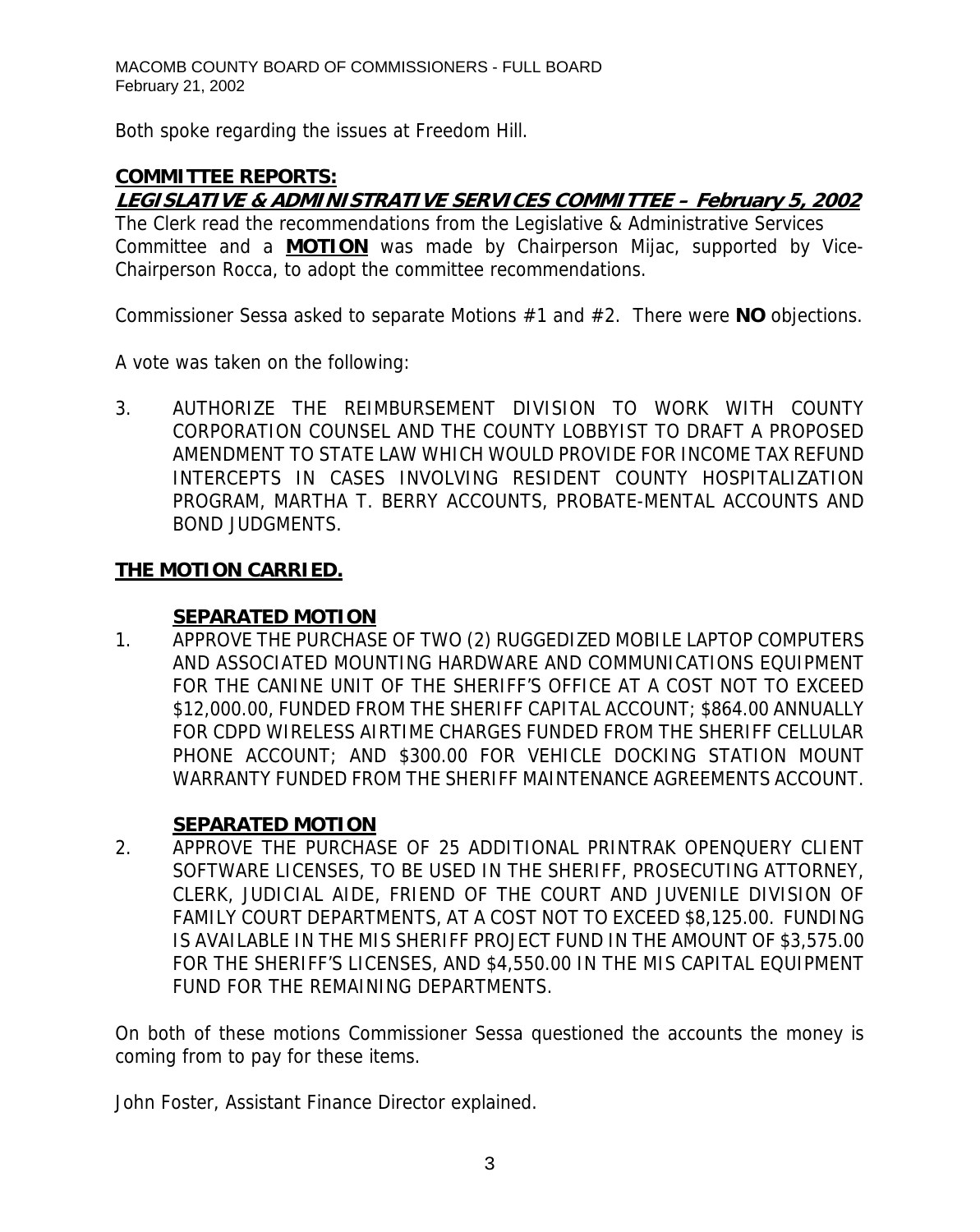# **THE MOTIONS CARRIED.**

# **PLANNING AND ECONOMIC DEVELOPMENT COMMITTEE – February 5, 2002**

The Clerk read the recommendation from the Planning and Economic Development Committee and a **MOTION** was made by Chairperson Flynn, supported by Vice-Chairperson Sawicki, to adopt the committee recommendation.

1. ADOPT THE BYLAWS FOR THE OPERATION OF THE MACOMB COUNTY ECONOMIC DEVELOPMENT CORPORATION.

#### **THE MOTION CARRIED.**

# **JUSTICE AND PUBLIC SAFETY COMMITTEE – February 6, 2002**

The Clerk read the recommendations from the Justice and Public Safety Committee and a **MOTION** was made by Chairperson DiMaria, supported by Vice-Chairperson Olshove, to adopt the committee recommendations.

Commissioner Revoir asked to separate Motion #1. There were **NO** objections.

A vote was taken on the following:

- 2. APPROVE AND ADOPT A RESOLUTION REPLACING MACOMB COUNTY RESOLUTIONS NO. 1591 AND NO. 52 OF 1991 WHICH ESTABLISHES THE COUNTY EMERGENCY POLICY AND ORGANIZATION IN ACCORDANCE WITH ACT NO. 390 OF THE PUBLIC ACTS OF 1976, AS AMENDED.
- 3. APPROVE AN EMERGENCY MANAGEMENT AGREEMENT BETWEEN LENOX TOWNSHIP AND MACOMB COUNTY FOR EMERGENCY MANAGEMENT RELATED ACTIVITIES.
- 4. APPROVE AN EMERGENCY MANAGEMENT AGREEMENT BETWEEN RICHMOND TOWNSHIP AND MACOMB COUNTY FOR EMERGENCY MANAGEMENT RELATED ACTIVITIES.

# **THE MOTION CARRIED.**

#### **SEPARATED MOTION**

1. APPROVE PROPOSAL III FOR A 20-YEAR PERIOD FOR THE RELOCATION OF THE 42-2 DISTRICT COURT (TO THE CHESTERFIELD TOWNSHIP CRIMINAL JUSTICE CENTER LOCATED AT 46525 CONTINENTAL DRIVE, CHESTERFIELD, MI); FURTHER, THAT PROPOSAL III BE BROUGHT BACK TO THE NEXT JPS COMMITTEE MEETING FOR FURTHER DISCUSSION AND RECOMMENDATION.

Commisisoner Revoir questioned if the Board had gone out for RFP's on this item.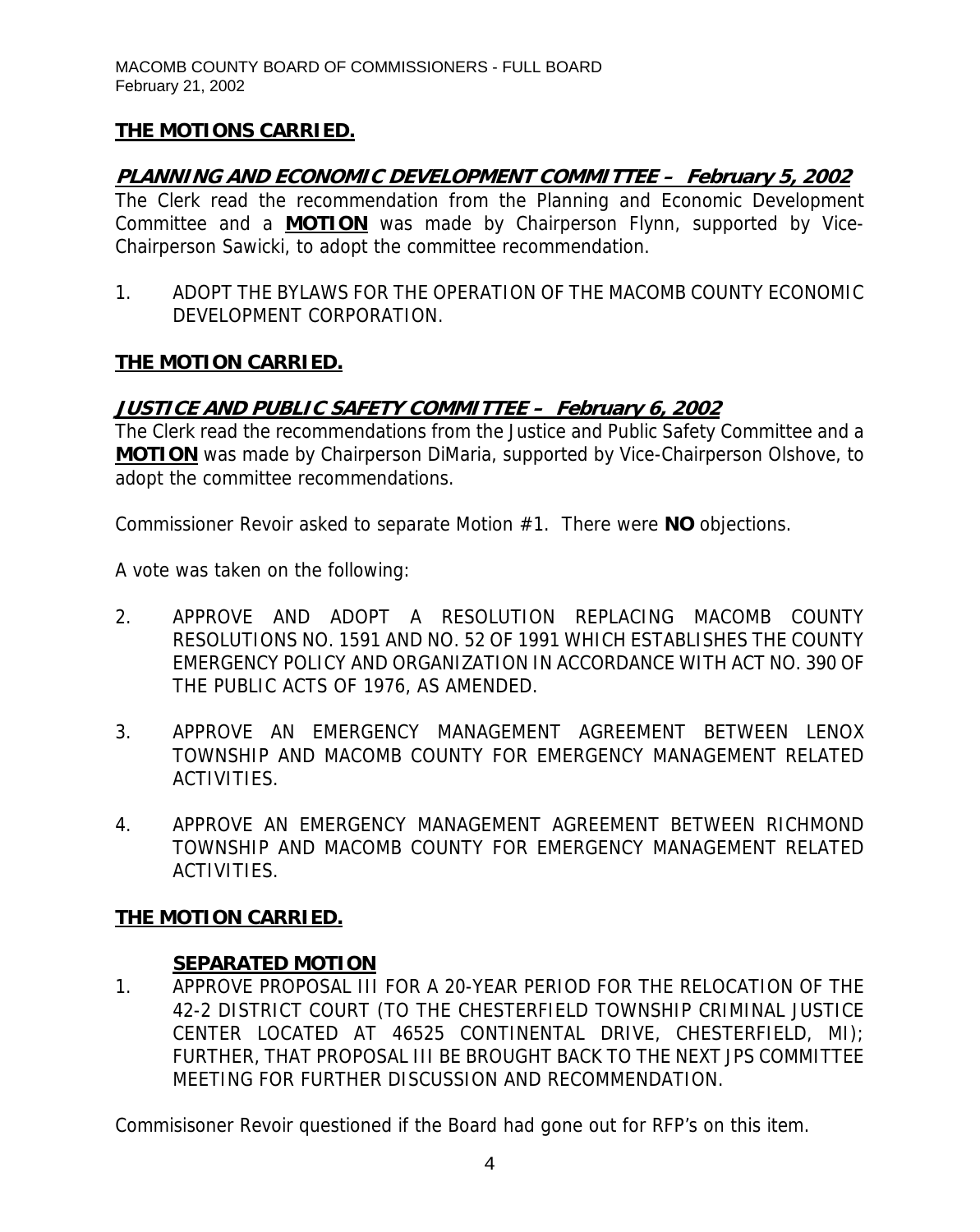A lengthy discussion ensued.

**THE MOTION CARRIED**, with Commissioner Brandenburg voting **NO**.

# **OPERATIONAL SERVICES COMMITTEE – February 6, 2002**

The Clerk read the recommendations from the Operational Services Committee and a **MOTION** was made by Chairperson Hill, supported by Vice-Chairperson Lafferty, to adopt the committee recommendations.

Commissioner Brandenburg asked to separate Motion #3. There were **NO** objections.

Commissioner Fraschetti asked to separate Motion #1. There were **NO** objections.

A vote was taken on the following:

2. AUTHORIZE THE COUNTY TO ENTER INTO A LICENSE AGREEMENT WITH WASHINGTON TOWNSHIP FOR A WATER MAIN EASEMENT ALONG 29 MILE ROAD FOR A PERIOD NOT TO EXCEED 99 YEARS, AT A COST OF \$1.00 PER YEAR.

#### 4. AUTHORIZE PAYMENT FOR THE WORK PERFORMED AS FOLLOWS:

| MARTHA T. BERRY<br>ADDITION & REN.    | <b>FDMUND LONDON &amp;</b><br><b>ASSOCIATES</b> | \$24,950.65 |
|---------------------------------------|-------------------------------------------------|-------------|
| CIRCUIT COURT<br><b>BUILDING</b>      | PROJECT CONTROL<br>SYSTEMS, INC.                | 602.723.70  |
| COURT BUILDING<br>RENOVATION          | STRAT WOLD                                      | 2.874.96    |
| VerKUILEN BUILDING<br>(DSS AREA REN.) | <b>WAKELY ASSOCIATES</b>                        | 1.820.18    |
| YOUTH HOME<br>ADDITION & REN.         | <b>WAKELY ASSOCIATES</b>                        | 39,760.00   |

FURTHER, FUNDS ARE AVAILABLE FROM THE CAPITAL BUDGET.

# 5. APPROVE THE FOLLOWING COPIER PURCHASES:

ONE CANON IR-6000 COPIER FOR CIRCUIT COURT PROBATION FROM OUR CONTRACTED VENDOR, IKON OFFICE SOLUTIONS, WITH GSA PRICING OF \$14,943.00 AND MAINTENANCE OF .0099 PER COPY; FUNDS ARE AVAILABLE FROM THE CONVENIENCE COPIER FUND;

TWO CANON MS800 FILEPRINT 4000 READER/PRINTERS FOR THE CLERK'S REGISTER OF DEEDS DEPARTMENT FROM AMI IMAGING COMPANY, WITH A GSA PRICING OF \$28,273.00 FOR BOTH UNITS; FUNDS ARE AVAILABLE FROM THE 2002 FURNITURE AND EQUIPMENT BUDGET; AND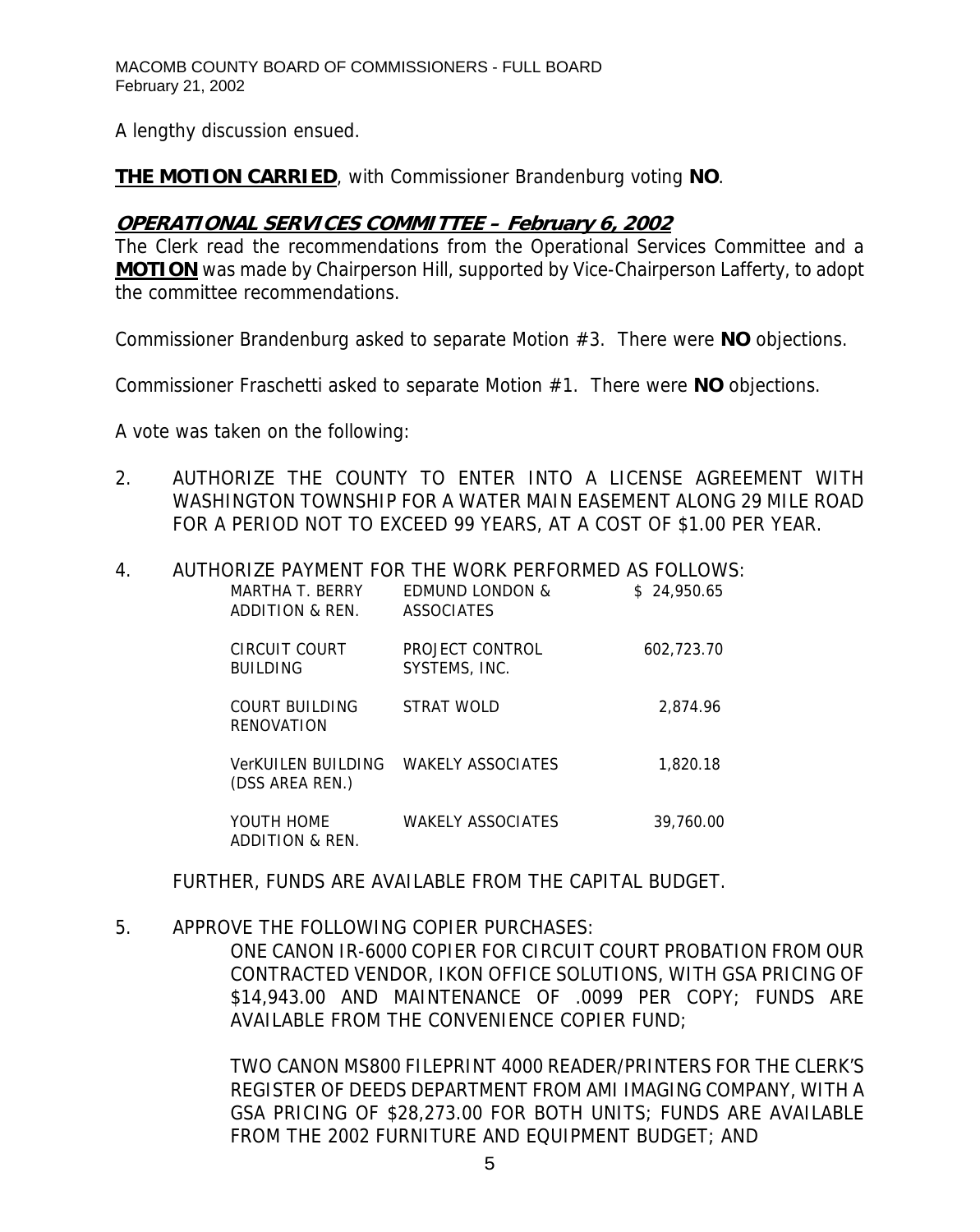ONE CANON IR-5000 COPIER FOR PROBATE COURT-MENTAL DIVISION FROM OUR CONTRACTED VENDOR, IKON OFFICE SOLUTIONS, WITH GSA PRICING OF \$12,326.00 AND MAINTENANCE OF .0099 PER COPY; FUNDS ARE AVAILABLE FROM THE CONVENIENCE COPIER FUND.

# **THE MOTION CARRIED.**

# **SEPARATED MOTION**

2. AUTHORIZE CORPORATION COUNSEL TO DEVELOP A LEASE AGREEMENT BETWEEN THE COUNTY OF MACOMB AND CITY OF MT. CLEMENS FOR THE PURPOSE OF LEASING COUNTY OWNED PROPERTY ALONG THE CLINTON RIVER, WITH A RESTRICTION THAT THE PROPERTY ONLY BE DEVELOPED FOR PUBLIC PARK PURPOSES.

Commissioner Brandenburg inquired whether the lease agreement would come back before the full board before it is signed.

Chairman Hertel indicated it would.

# **THE MOTION CARRIED.**

#### **SEPARATED MOTION**

1. APPROVE THE INTERLOCAL AGREEMENT FOR THE MACOMB ORCHARD TRAIL COMMISSION.

Commissioner Fraschetti inquired whether this commission would report to the full board or if they would be an autonomous body.

Chairman Hertel indicated it would be an autonomous body.

#### **THE MOTION CARRIED.**

# **HEALTH SERVICES COMMITTEE – February 7, 2002**

The Clerk read the recommendations from the Health Services Committee and a **MOTION** was made by Chairperson White, supported by Vice-Chairperson Haggerty, to adopt the committee recommendations.

Commissioners Sessa and Fraschetti asked to separate Motion #1. There were **NO** objections.

A vote was taken on the following:

2. AUTHORIZE THE HEALTH DEPARTMENT TO SUPPORT WAYNE STATE UNIVERSITY'S GRANT PROPOSAL TO SECURE FUNDING UNDER A MICHIGAN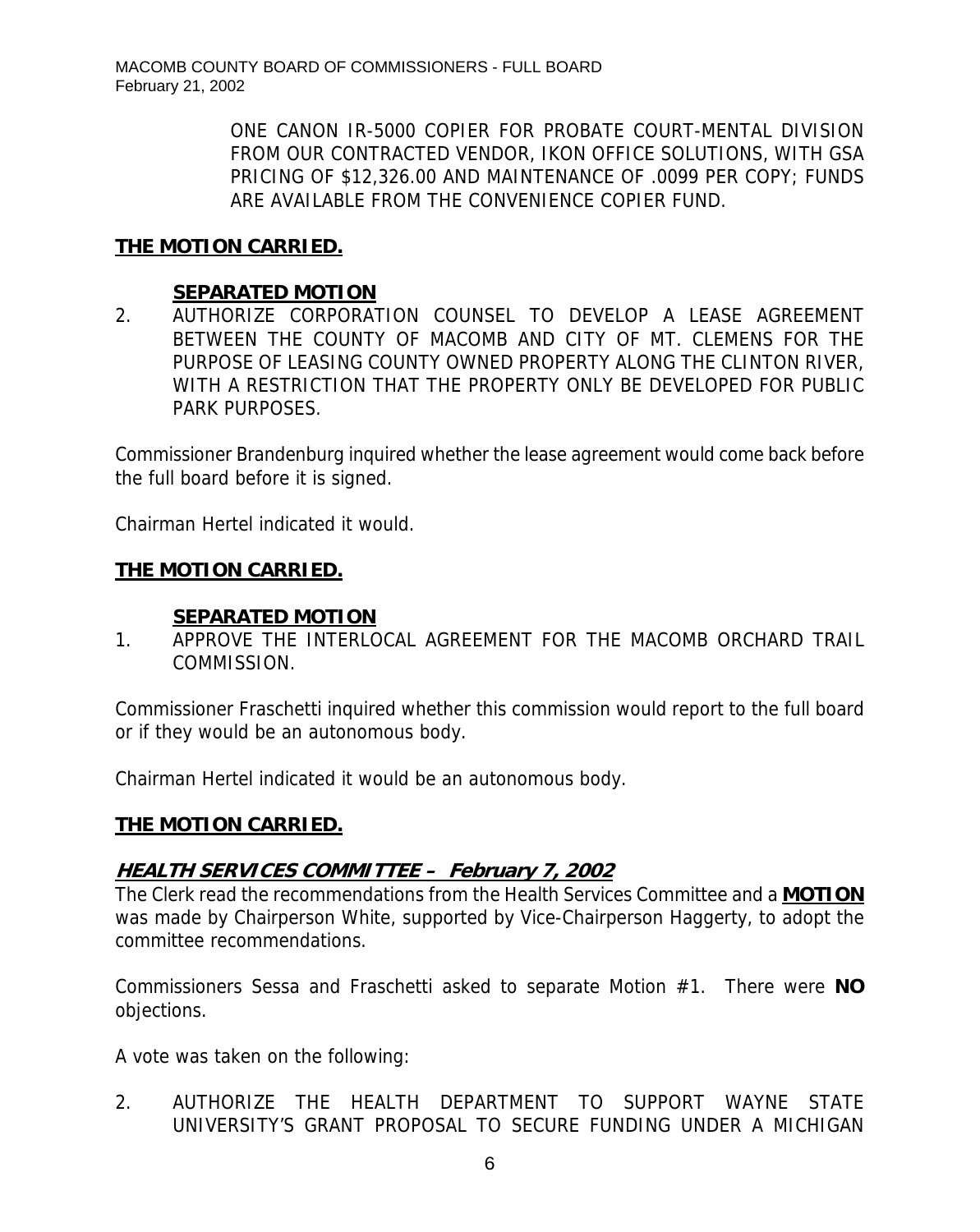MACOMB COUNTY BOARD OF COMMISSIONERS - FULL BOARD February 21, 2002 DEPARTMENT OF

ENVIRONMENTAL QUALITY GREAT LAKES COASTAL RESTORATION GRANT.

- 3. AUTHORIZE THE HEALTH DEPARTMENT TO APPLY FOR A CLEAN MICHIGAN INITIATIVE CLEAN WATER FUND GRANT IN THE AMOUNT OF \$484,350 FOR THE ILLICIT DISCHARGE ELIMINATION PROJECT.
- 4. AUTHORIZE THE HEALTH DEPARTMENT TO APPLY FOR A CLEAN MICHIGAN INITIATIVE CLEAN WATER FUND GRANT IN THE AMOUNT OF \$438,174 FOR THE FACILITY DYE TESTING PROJECT.

#### **THE MOTION CARRIED.**

#### **SEPARATED MOTION**

1. AMEND THE 2002 DISCRETIONARY FEE SCHEDULE TO INCLUDE USER FEES FOR IMPLEMENTATION OF THE "REGULATIONS GOVERNING ON-SITE SEWAGE DISPOSAL AND ON-SITE WATER SUPPLY SYSTEM EVALUATION AND MAINTENANCE IN MACOMB COUNTY, MICHIGAN."

Commissioner Sessa stated he is opposed to levying fees to inspect septic systems that have already become a part of state law which requires full disclosure on sale of a property.

A discussion ensued.

Commissioner Sessa **(VERBATIM)** This regulation is not a Macomb County ordinance.

A **MOTION TO AMEND** to separate the fees of the Health Department and the private sector evaluator, supported by Sessa. A hand vote was taken and the **MOTION FAILED**. (Voting YES: Fraschetti, Sessa, Rocca, Lund, Brandenburg and Szczepanski)

**THE MOTION CARRIED,** with Commissioners Fraschetti, Sessa, Rocca, Lund, Brandenburg and Szczepanski voting **NO**.

# **PERSONNEL COMMITTEE – February 20, 2002**

The Clerk read the recommendations from the Personnel Committee and a **MOTION** was made by Chairperson Liberato, supported by Vice-Chairperson Haggerty, to adopt the committee recommendations.

The following **NO** votes were recorded from committee on Motion #6: Brandenburg, Fraschetti, Sessa and Szczepanski.

- 1. RECONFIRM THE FOLLOWING VACANCIES:
	- 1. (1) DATA MAINTENANCE CLERK CIRCUIT COURT
	- 2. (1) RESEARCH ATTORNEY CIRCUIT COURT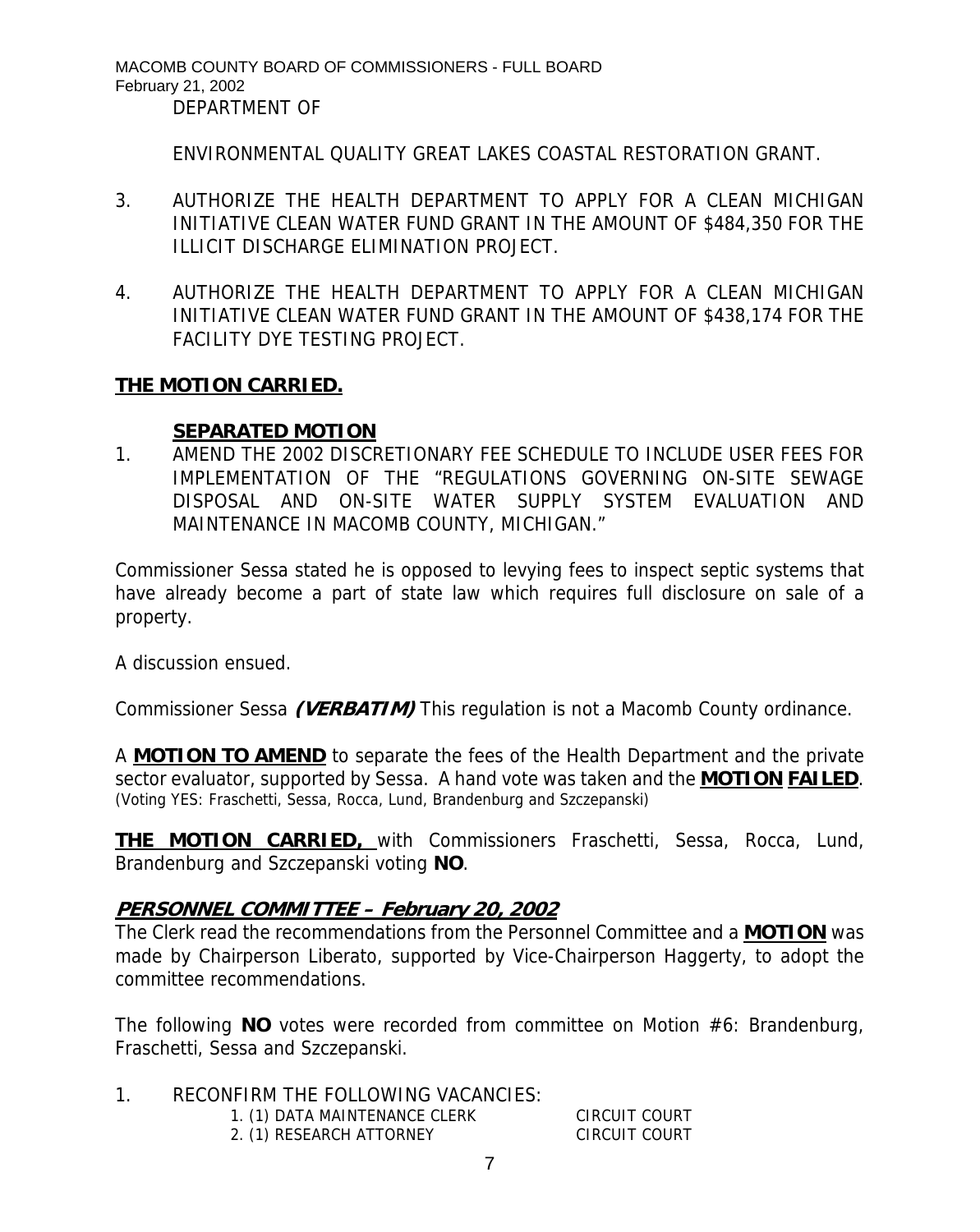- 3. (1) MANAGER, FINANCIAL SERVICES HEALTH
- 4. (1) CUSTOMER SERVICES SUPERVISOR MACOMB/ST. CLAIR EMPLOY.
- 5. (1) ANALYST/PROGRAMMER MANAGEMENT INFOR. SERV.
- 6. (3) NURSE AIDES MARTHA T. BERRY
- 7. (1) COMPUTER MAINTENANCE CLERK PROSECUTING ATTORNEY
- 8. (1) PROGRAM ACTIVITY COORDINATOR SENIOR CITIZENS SERVICES
- 9. (5) DEPUTIES SHERIFF
- 10. (1) TYPIST CLERK I CLERK

AND TRAINING AGENCY

- 2. APPROVE THE ADDITION OF A DEPUTY SHERIFF POSITION TO THE SHERIFF'S EXISTING BUDGET; THIS DEPUTY POSITION IS INCLUDED IN THE GREAT GRANT AWARD WHICH WAS APPROVED AT THE FULL BOARD MEETING OF JANUARY 24, 2002.
- 3. APPROVE THE RECLASSIFICATION OF ONE VACANT STENO CLERK III POSITION TO ONE TYPIST CLERK III POSITION IN CIRCUIT COURT-FAMILY COURT (JUVENILE DIVISION).
- 4. APPROVE THE RECLASSIFICATION OF ONE TYPIST CLERK IV POSITION TO ONE ACCOUNT CLERK III POSITION IN EMERGENCY SERVICES.
- 5. APPROVE AN AMENDMENT TO THE HEALTH DEPARTMENT BUDGET TO TEMPORARILY RECLASSIFY ONE ENVIRONMENTALIST III POSITION TO ONE ENVIRONMENTALIST IV POSITION FOR THE CLEAN MICHIGAN INITIATIVE GRANT.
- 6. APPROVE AN INCREASE IN THE HEALTH DEPARTMENT HEAD COUNT WITH ONE ENVIRONMENTALIST IV, ONE ENVIRONMENTALIST II AND ONE TYPIST CLERK II FOR IMPLEMENTATION OF THE "REGULATIONS GOVERNING ON-SITE SEWAGE DISPOSAL AND ON-SITE WATER SUPPLY EVALUATION AND MAINTENANCE IN MACOMB COUNTY, MICHIGAN.
- 7. APPROVE THE ADDITION OF ONE PROGRAM MANAGER POSITION FOR WEB SPECIALTY AND ONE SYSTEMS TECHNICIAN POSITION FOR TECHNICAL SUPPORT AND DELETE TWO ANALYST/PROGRAMMER POSITIONS IN THE MANAGEMENT INFORMATION SERVICES DEPARTMENT.
- 8. AMEND SECTIONS 2(3), 15, 20, 26 (c) 44, 47, 50, 56 AND 57 OF THE MACOMB COUNTY EMPLOYEES RETIREMENT SYSTEM ORDINANCE AS RECOMMENDED BY LEGAL COUNSEL IN ORDER TO COMPLY WITH THE INTERNAL REVENUE CODE AND RELATED AUTHORITY IN ORDER TO MAINTAIN THE QUALIFIED STATUS OF THE RETIREMENT SYSTEM.
- 9. AUTHORIZE THE SUBMISSION OF THE MACOMB COUNTY EMPLOYEES RETIREMENT SYSTEM ORDINANCE, AS AMENDED, TO THE INTERNAL REVENUE SERVICE FOR A "DETERMINATION LETTER" AND APPROVE THE EXECUTION OF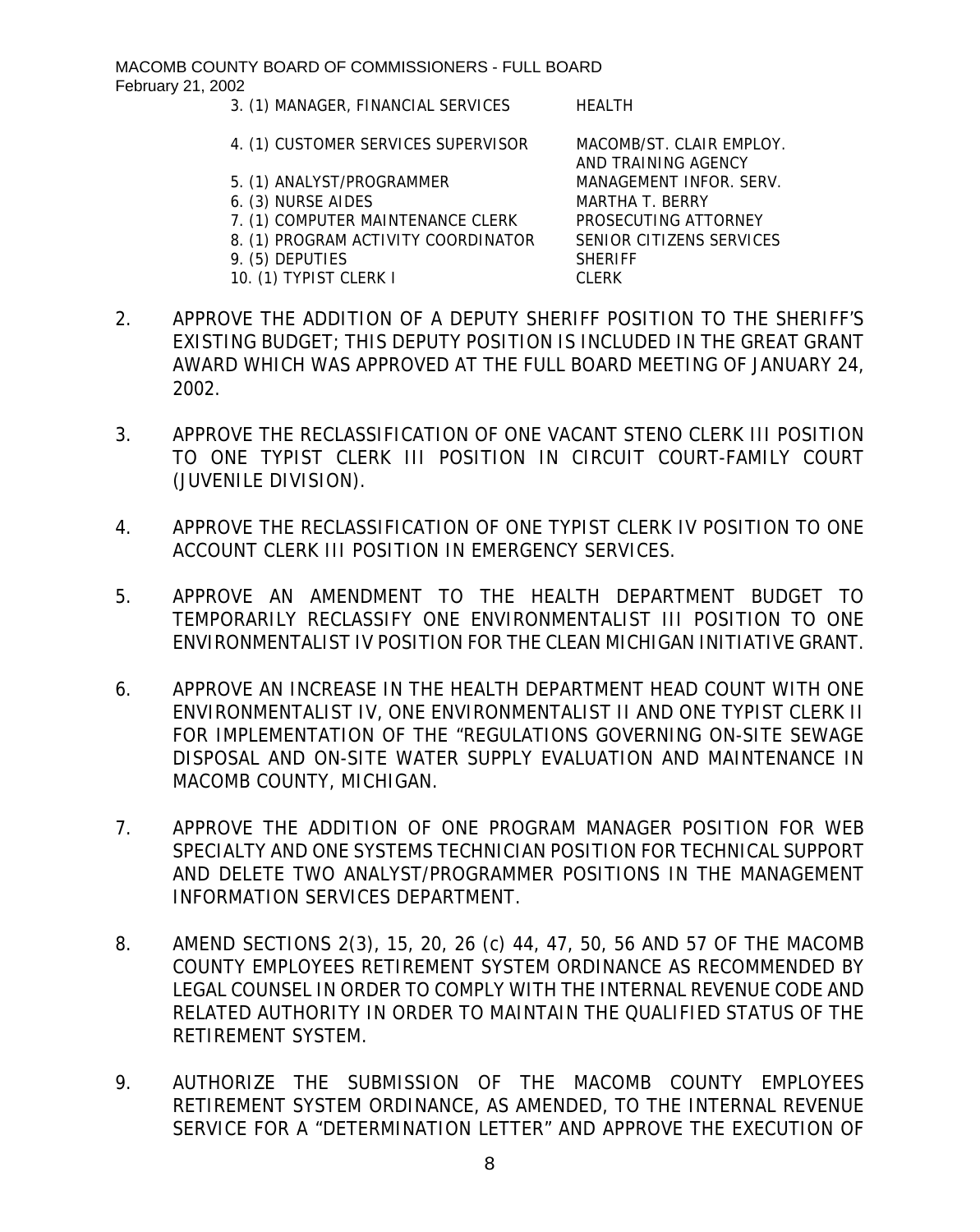MACOMB COUNTY BOARD OF COMMISSIONERS - FULL BOARD February 21, 2002 NECESSARY DOCUMENTATION AND PAYMENT OF THE \$700.00 FEE TO THE IRS.

# **THE MOTION CARRIED.**

### **FINANCE COMMITTEE – February 21, 2002**

The Clerk read the recommendations from the Finance Committee and a **MOTION** was made by Chairperson Perna, supported by Vice-Chairperson Slinde, to adopt the committee recommendations.

Commissioner Brandenburg asked to separate Motion #6. There were **NO** objections.

The following **NO** votes were recorded from committee: **SEMCOG:** Brandenburg, Sessa and Szczepanski. **Contraceptives:** Brandenburg, Revoir, Rocca, Sessa and Szczepanski **SEMHA:** Brandenburg **Circuit Court – Telephone:** Brandenburg, Revoir, Rocca, Sessa and Szczepanski

Commissioner Szczepanski stated the reason he voted **NO** on **SEMCOG** is because public tax dollars are used to fund that organization and they are proposing a tax increase. He feels what they are doing in effect is taking tax payers dollars to fund that effort.

A vote was taken on the following:

- 1. APPROVE THE INTER-DEPARTMENTAL LINE ITEM BUDGET ADJUSTMENTS AS SUBMITTED BY THE FINANCE DEPARTMENT.
- 2. APPROVE THE MONTHLY BILLS (WITH CORRECTIONS, DELETIONS AND/OR ADDENDA) AND AUTHORIZE PAYMENT; FURTHER, TO APPROVE THE PAYROLL FOR THE PERIOD JANUARY 18 AND 25 (COLA) AND FEBRUARY 1, 2002, IN THE TOTAL AMOUNT OF \$9,173,765.23, WITH NECESSARY MODIFICATIONS TO THE APPROPRIATIONS.
- 3. APPROVE THE PURCHASING DEPARTMENT APPLICATION FOR A COUNTY WIDE CREDIT CARD TO USE FOR ITEMS THAT CAN BE PROCURED THROUGH ON-LINE PURCHASING WITH A CREDIT CARD THROUGH THE PURCHASING DEPARTMENT.
- 4. APPROVE THE PURCHASE OF 230 BULLET PROOF VESTS FOR SHERIFF DEPUTIES AT A COST OF \$79,350 WITH UP TO 50 PERCENT OF THE COST BORNE BY BULLETPROOF VEST PARTNERSHIP GRANT ACT AND 50 PERCENT OF THE COST BORNE BY THE COUNTY, WITH FUNDS AVAILABLE IN THE CAPITAL IMPROVEMENT FUND, UPON SUBMISSION OF GRANT REIMBURSEMENT REQUEST.
- 5. APPROVE BID ITEM 7 02 PRINTING ANNUAL REPORT MAGAZINE STYLE, 28 PAGES, USING AN 8 ½ X 11 FORMAT, GLOSSY COVER AND WITH THE OPTION "B" COVER AND AWARD CONTRACT FOR PRINTING TO TWEEDLE LITHO FOR A COST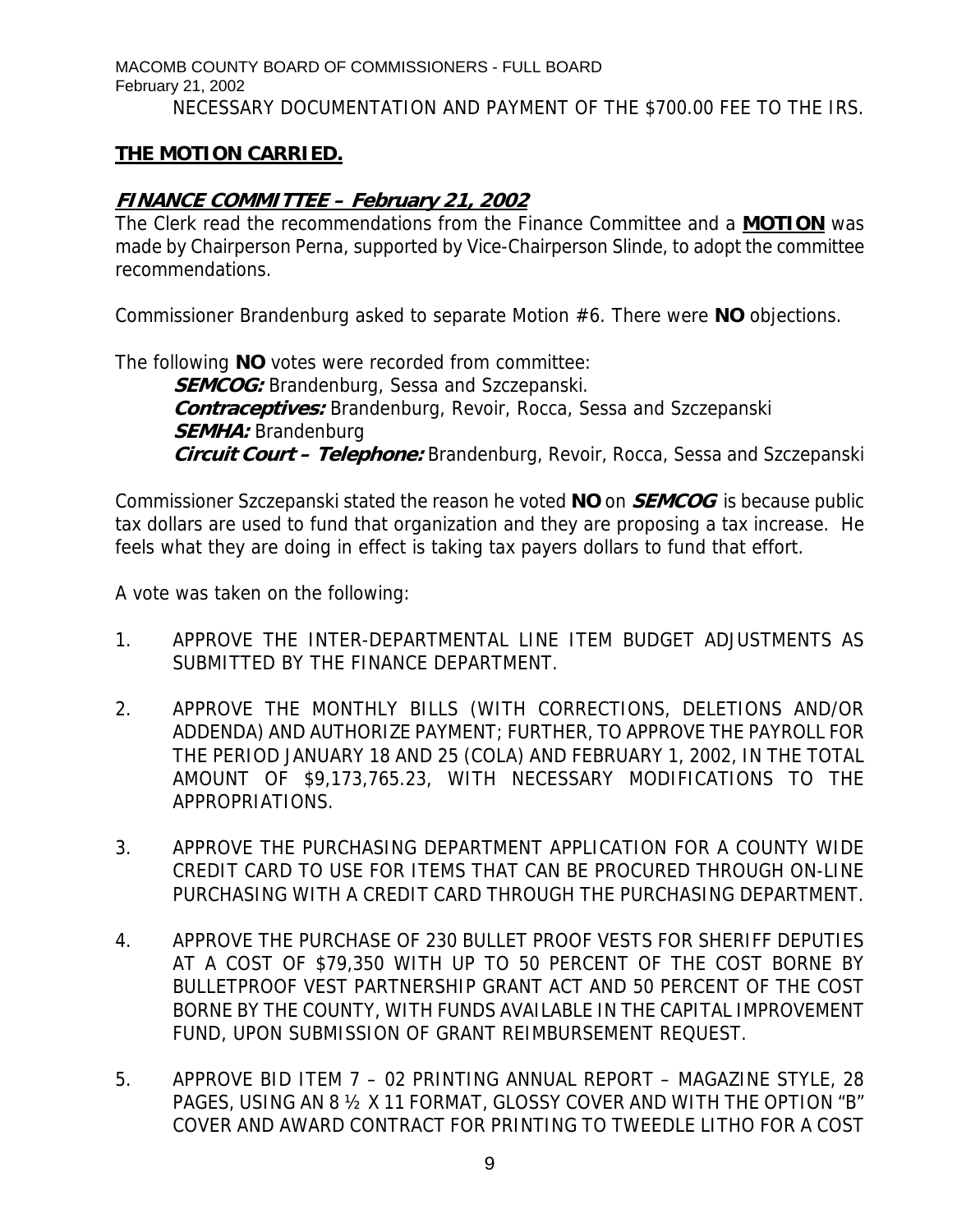MACOMB COUNTY BOARD OF COMMISSIONERS - FULL BOARD February 21, 2002 OF \$62,602.

- 7. CONCUR IN THE RECOMMENDATION OF CORPORATION COUNSEL REGARDING THE HIRING OF A SPECIALIST AND EXPERT TO CONSULT WITH COUNSEL REGARDING PENDING LITIGATION.
- 8. CONCUR IN THE RECOMMENDATION OF CORPORATION COUNSEL REGARDING THE CASE OF GADOWSKI V MACOMB COUNTY SHERIFF DEPARTMENT, ET AL.
- 9. CONCUR IN THE RECOMMENDATION OF CORPORATION COUNSEL REGARDING THE CASE OF MARKEL V MACOMB COUNTY.

# **THE MOTION CARRIED.**

#### **SEPARATED MOTION**

6. APPROVE BID ITEM 5 – 02 MAILING ANNUAL REPORT AND AWARD CONTRACT TO AMERICAN MAILERS FOR A COST OF \$48,266.34.

A discussion ensued.

**THE MOTION CARRIED**, with Commissioners Sessa, Rocca and Brandenburg voting **NO**.

#### **RESOLUTIONS/TRIBUTES**

A **MOTION** was made by Commissioner Liberato, supported by Commissioner DiMaria, to adopt the Resolutions and Tributes in their entirety.

Commissioner Hill asked to separate (a) Resolution 02-18. There were **NO** objections.

A vote was taken on the following:

| Res. No. 02-19 | Re: Soil Erosion and Sedimentation Control (recommended by<br>Operational Services Committee on 2/6/02)                                                                        |
|----------------|--------------------------------------------------------------------------------------------------------------------------------------------------------------------------------|
| Res. No. 02-14 | Welcoming Dr. Tyrone Martin to Greater Morning Star Missionary<br>Baptist Church in Mt. Clemens (offered by Hill; recommended by<br>Personnel Committee on 2/20/02)            |
| Res. No. 02-20 | 2002 Depository Resolution Designating Public Fund Depositories in<br>Compliance with Act 40, Public Acts of 1932, as Amended<br>(recommended by Finance Committee on 2/21/02) |
| Res. No. 02-21 | Add 42-1 District Court in the Contract with Government Payment<br>Service, Inc. (recommended by Finance Committee on 2/21/02)                                                 |
| Res. No. 02-11 | Honoring George Ryde - $80^{th}$ Birthday (offered by Chairman Hertel;                                                                                                         |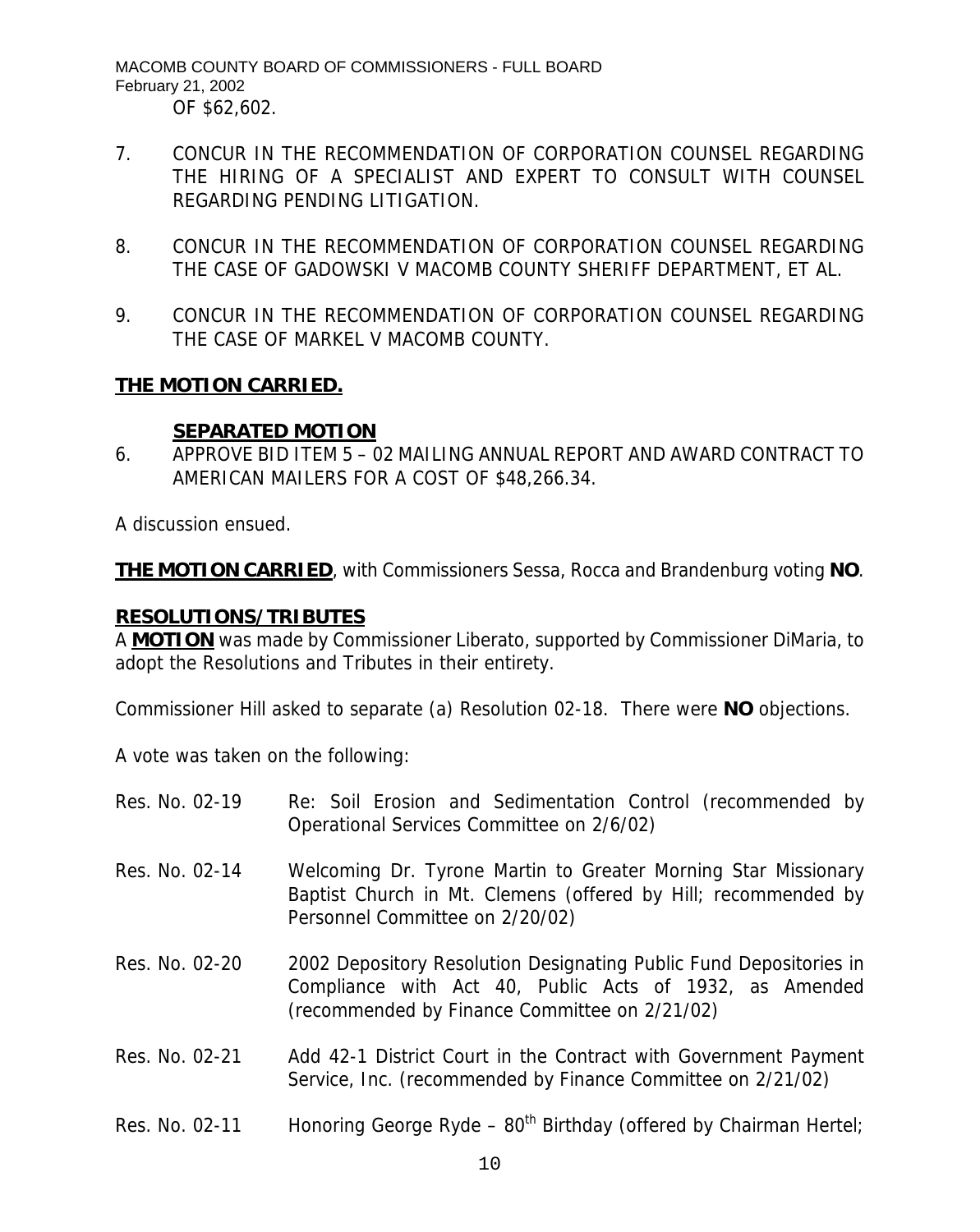| MACOMB COUNTY BOARD OF COMMISSIONERS - FULL BOARD<br>February 21, 2002 |                                                                                                                                                                           |  |  |  |
|------------------------------------------------------------------------|---------------------------------------------------------------------------------------------------------------------------------------------------------------------------|--|--|--|
|                                                                        | recommended by Finance Committee on 2/21/02)                                                                                                                              |  |  |  |
| Res. No. 02-15                                                         | Commending Robert Allen Bauer - Eagle Scout (offered by Flynn;<br>recommended by Finance Committee on 2/21/02)                                                            |  |  |  |
| Res. No. 02-17                                                         | Commending Frank John Kyewski - Eagle Scout (offered by Flynn;<br>recommended by Finance Committee on 2/21/02)                                                            |  |  |  |
| Res. No. 02-16                                                         | Commending Steven Charles Bauer – Eagle Scout (offered by Flynn;<br>recommended by Finance Committee on 2/21/02)                                                          |  |  |  |
| Res. No. 02-13                                                         | Commending David Roe - Retirement from Tenniswood Elementary<br>School (offered by Perna; recommended by Finance Committee on<br>2/21/02                                  |  |  |  |
| Res. No. 02-12                                                         | Honoring Marilyn Rudzinski for Receiving the Distinguished Extension<br>Academic Staff Award (offered on behalf of Board; recommended by<br>Finance Committee on 2/21/02) |  |  |  |

# **THE MOTION CARRIED.**

# **SEPARATED RESOLUTION**

Res. No. 02-18 Full Faith and Credit for Lake St. Clair Clean Water Initiative (St. Clair Shores-Roseville-Eastpointe) Drain (recommended by Operational Services on 2/6/02)

Commissioner Hill indicated there is a change from the Resolution that was approved at Operational Services Committee. The change is an increase in the amount of bond from \$5.5 million to \$6.5 million.

Kenneth Bonnin, P.E., Chief Engineer from Macomb County Public Works stated the increase is required because the bid amounts are somewhat higher than the estimate.

A **MOTION** to approve and adopt the **AMENDED RESOLUTION** was made by Commissioner Hill, supported by Commissioner Slinde, and the **MOTION CARRIED**.

# **ITEMS WAIVED BY PLANNING & ECONOMIC DEVELOPMENT COMMITTEE CHAIRMAN**

Commissioner Flynn, Chairperson of Planning & Economic Development Committee indicated the reason these items were waived to Full Board is because they did not have a quorum at committee to vote on them.

- a) A **MOTION** WAS MADE BY COMMISSIONER FLYNN, SUPPORTED BY COMMISSIONER SAWICKI TO APPROVE THE 2002 MICHIGAN SMALL BUSINESS DEVELOPMENT CENTER CONTRACT, AND THE **MOTION CARRIED**.
- b) A **MOTION** WAS MADE BY COMMISSIONER FLYNN, SUPPORTED BY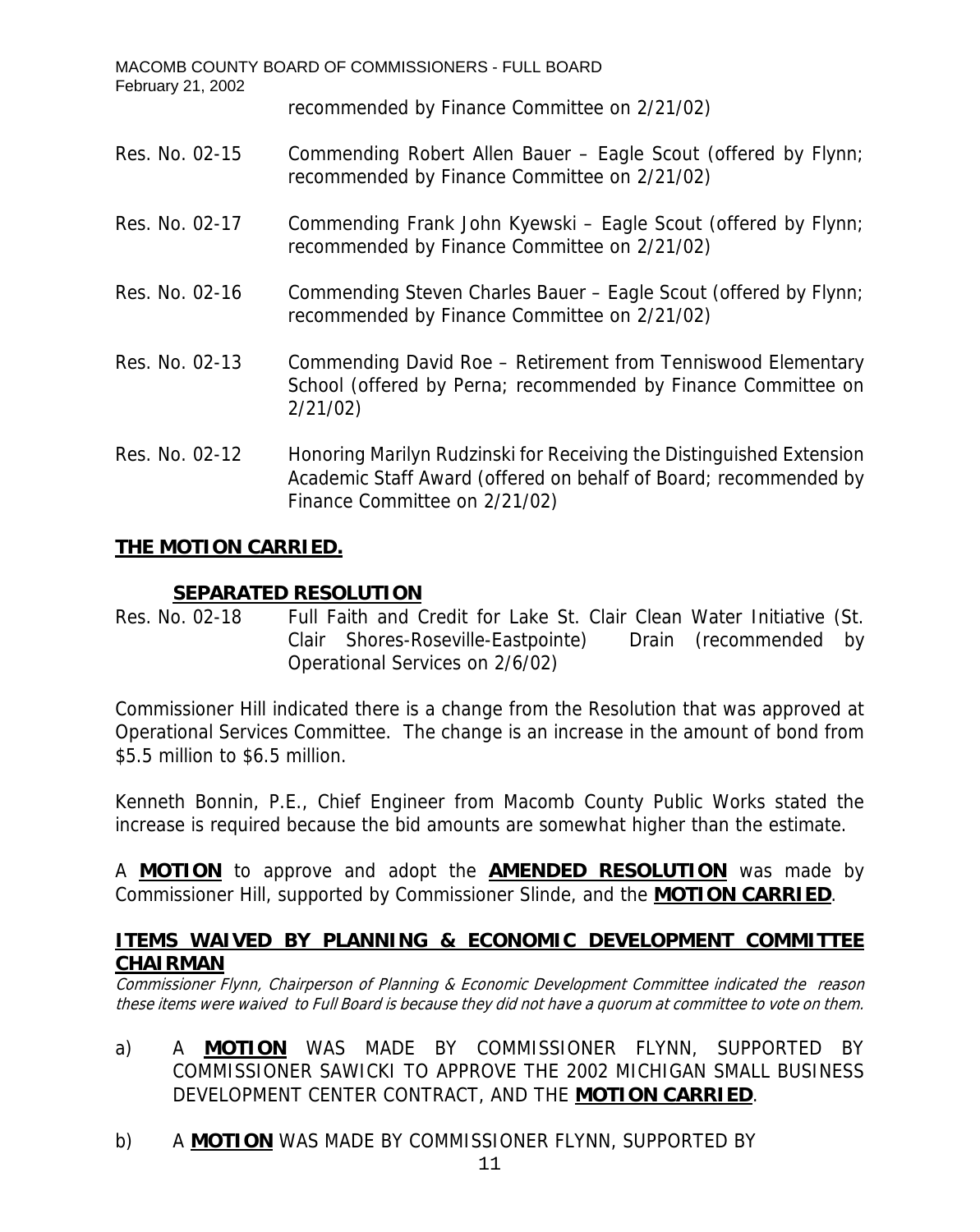COMMISSIONER SAWICKI TO APPROVE THE FY2002 COMMUNITY DEVELOPMENT BLOCK GRANT AND HOME INVESTMENT PARTNERSHIPS PROGRAMS, AND THE **MOTION CARRIED**.

# **ITEMS WAIVED BY BUDGET COMMITTEE CHAIRMAN**

Commissioner Brandenburg asked to separate Item 13 b. There were **NO** objections.

A **MOTION** WAS MADE BY COMMISSIONER BROWN, SUPPORTED BY COMMISSIONER SAUGER, TO APPROVE THE FOLLOWING ITEMS:

- a) THE AGREEMENT WITH MCG FOUNDATION FOR PRESCRIPTION RESOURCE **NFTWORK**
- c) ADD DEPUTY SHERIFF TO SHERIFF'S BUDGET FOR MACOMB AUTO THEFT SQUAD
- d) AUTHORIZE MACOMB COUNTY COMMUNITY CORRECTIONS TO APPLY FOR CONTINUATION OF BYRNE MEMORIAL GRANT FUNDING FOR 2003

# **THE MOTION CARRIED.**

# **SEPARATED ITEM**

b) RENEW EXISTING CENTREX CONTRACT

Commissioner Brandenburg inquired why this item did not go out for bid.

Commissioner Brown stated Commissioner Brandenburg's inquiry should be addressed, and there being no support staff present at the meeting to answer questions the following motion was made:

A **MOTION TO REFER** back to Budget Committee was made by Commissioner Brown, supported by Commissioner Perna, and the **MOTION CARRIED**.

# **ITEM WAIVED BY COMMUNITY SERVICES COMMITTEE CHAIRMAN**

A **MOTION** WAS MADE BY COMMISSIONER BRANDENBURG, SUPPORTED BY COMMISSIONER KENNARD TO AUTHORIZE MSU EXTENSION 4C TO ACCEPT CONTRACT WITH MICHIGAN 4C ASSOCIATION, AND THE **MOTION CARRIED**.

# **ADDED AGENDA ITEM: 2002 COMPREHENSIVE RECREATION AND OPEN SPACE MASTER PLAN**

A **MOTION** WAS MADE BY COMMISSIONER LEBERATO, SUPPORTED BY COMMISSIONER PERNA, TO APPROVE THE 2002 COMPREHENSIVE RECREATION AND OPEN SPACE MASTER PLAN AND DIRECT THE PARKS AND RECREATION DEPARTMENT TO SUBMIT THE APPROVED DOCUMENT TO THE MICHIGAN DEPARTMENT OF NATURAL RESOURCES FOR FINAL REVIEW AND APPROVAL.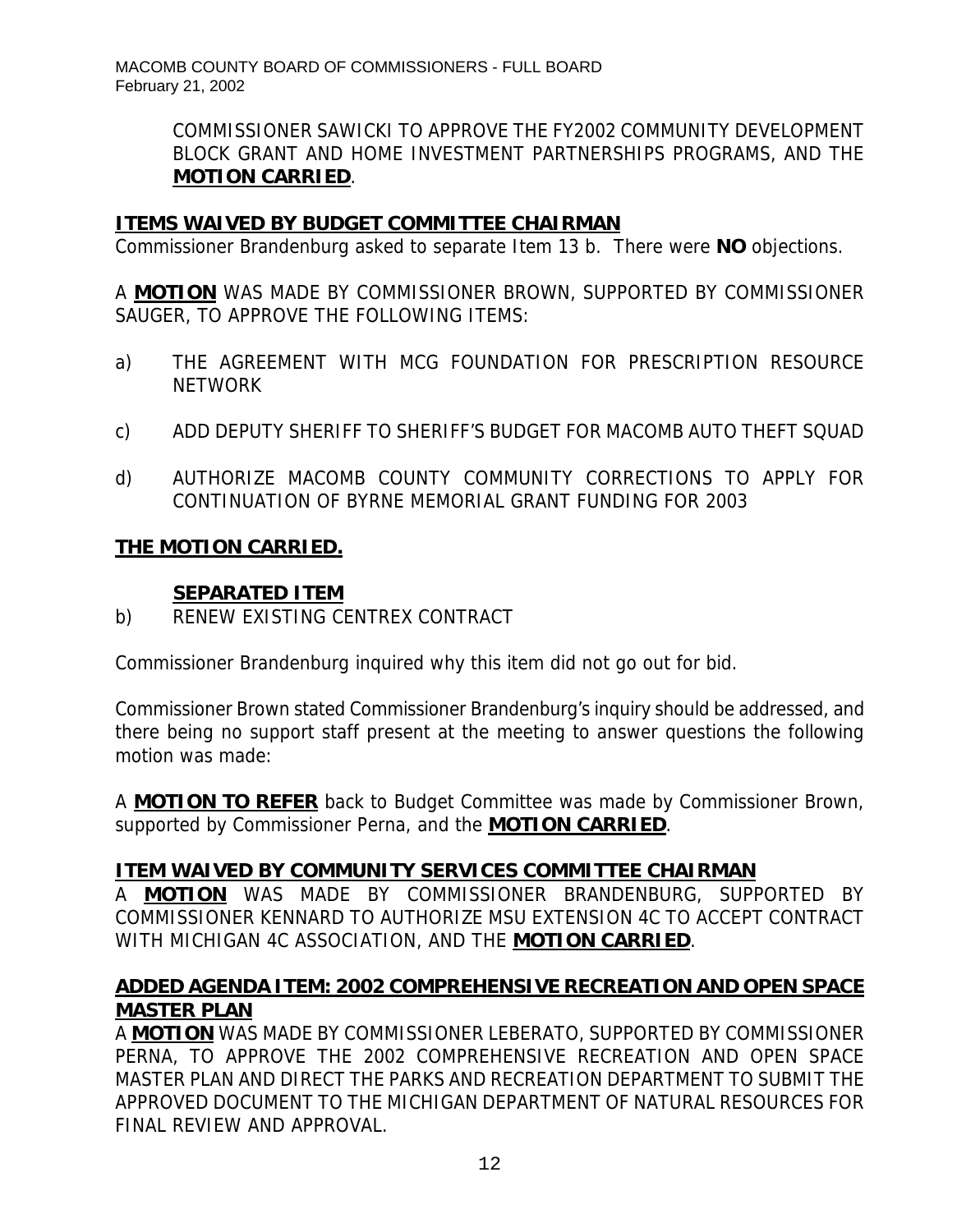A discussion ensued.

A **MOTION TO AMEND** was made by Commissioner Kolakowski, supported by Commissioner DiMaria, and the **MOTION TO AMEND CARRIED**. (Proposed Amendments attached as Exhibit A)

Commissioner Sessa **(VERBATIM)** Mr. Chairman, I just want to bring up one little item here. Someone got up under Public Participation and they indicated that the Parks and Rec Committee did not go over any of the material at Parks & Rec. And then they didn't review their own material. Then they come to us the same day and they want this passed and there is about one hundred pages or so. I am not in favor of this. They bypass the committee, they violate the rules and I am just absolutely unhappy with the Parks and Rec Committee. I want to get that on record. Thank you. And I am not voting for this either.

**THE MOTION AS AMENDED CARRIED,** with Commissioner Sessa voting **NO.** 

# **APPOINTMENTS**

A **MOTION** WAS MADE BY COMMISSIONER FRASCHETTI, SUPPORTED BY COMMISSIONER FLYNN, TO APPROVE THE APPOINTMENTS IN THEIR ENTIRETY.

**a) LOCAL EMERGENCY PLANNING COMMITTEE** (until removed by the membership)

Anthony J. Kowalski (Education) Peter M. Locke (Emergency Management)

# **b) COMMUNITY MENTAL HEALTH SERVICES BOARD** (terms expiring March 31, 2005)

Marilyn Brown Mary Louise Daner James Perna Janice A. B. Wilson

# **c) SOUTHEAST MICHIGAN COUNCIL OF GOVERNMENTS (SEMCOG)** (term of office is indefinite)

Commissioner William Revoir

# **THE MOTION CARRIED.**

# **NEW BUSINESS**

Commissioner Kennard indicated that she has been researching the price of prescription drugs from Canada and would be happy to share her information.

Commissioner Kolakowski requested the Rules Committee consider an amendment to Rule 4 (a) The Order of Business at a Regular Meeting to add a new No. 8; which would be the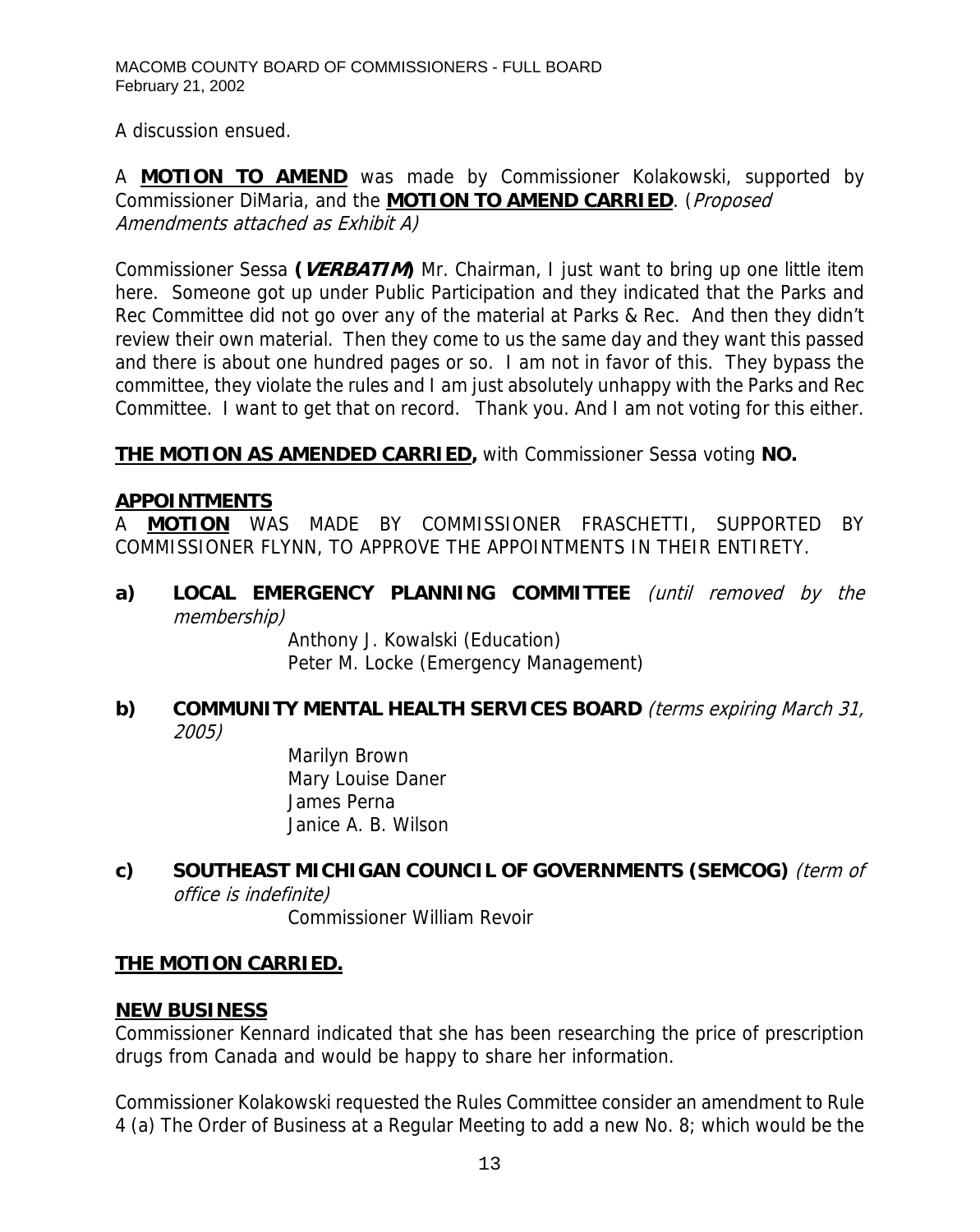Chairman's Report making it possible to answer questions put forth by the public.

### **ADDED AGENDA ITEM** (for informational purposes only)

George Brumbaugh, Corporation Counsel, indicated that this Board has never violated the Open Meetings Act when it comes to the taping or televising of any of the Full Board meetings.

#### **PUBLIC PARTICIPATION**

**George Parker, Sterling Heights Timothy Malone, Sterling Heights Jay Pollard, Sterling Heights Kerry Aquilina, 36552 Melbourne, Sterling Heights**  All spoke about the issues at Freedom Hill.

# **Louise Bertolini, Macomb County Friend of the Court Employee**

Spoke regarding the pension plan.

#### **ROLL CALL ATTENDANCE**

| Ralph A. Liberato       | District 1  |
|-------------------------|-------------|
| Marvin Sauger           | District 2  |
| Phillip A. DiMaria      | District 3  |
| Jonathan Lafferty       | District 4  |
| Dennis Olshove          | District 5  |
| Joan Flynn              | District 6  |
| Sue Rocca               | District 7  |
| Diana J. Kolakowski     | District 8  |
| Robert Mijac            | District 9  |
| <b>Philis DeSaele</b>   | District 10 |
| Ed Szczepanski          | District 11 |
| Peter J. Lund           | District 12 |
| Don Brown               | District 13 |
| John C. Hertel          | District 14 |
| Nicholyn A. Brandenburg | District 15 |
| <b>William Revoir</b>   | District 16 |
| Bobby L. Hill           | District 17 |
| Michael C. Sessa        | District 18 |
| James M. Perna          | District 19 |
| Nancy M. White          | District 20 |
| Leonard Haggerty        | District 21 |
| <b>Elizabeth Slinde</b> | District 22 |
| Robert M. Sawicki       | District 23 |
| Roland R. Fraschetti    | District 24 |
| Peggy A. Kennard        | District 25 |